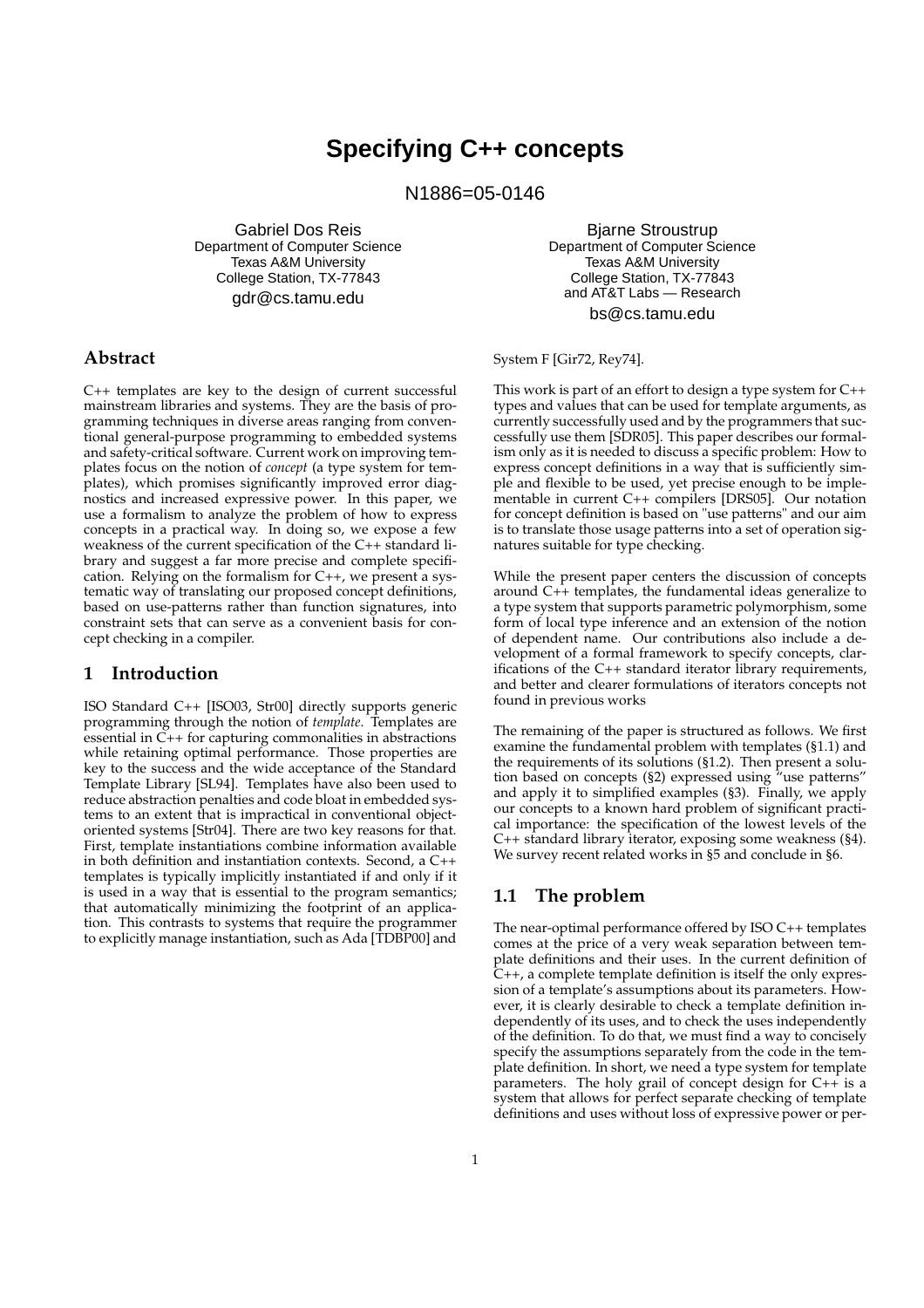formance; that is, if concept checking succeeds for a template definition and for a use of it, then the resulting instantiation will type-check and all information will be used to generate optimal code. Please note that separate checking without optimal code generation is trivial: just use some form of abstract classes, as is often done explicitly in C++ and is the basis of the "generic" language facilities of Java and C#.

A template is a recipe from which a C++ translator generates declarations. Conceptually, the parameters of such recipe are specified in two ways: *template-parameters* (explicitly mentioned in the template declaration) and *dependent names* inferred from the definition of the template (based on the fact that their meanings depend on template parameters). The notion of dependent name is a departure from the general principle in C++ that a name can be used only if a corresponding declaration is visible. That device is a language feature designed to keep the number of explicit parameters manageable. At an instantiation point, dependent names are resolved by considering both the definition and instantiation contexts.

We will examine the definition for the function template fill() from the standard library, some uses of fill, and some related standard library functions. This will expose most of the problems with checking templates and provide a context for our solution. Here is a definition of fill:

```
template<typename FwdIter, typename T>
void fill(FwdIter first, FwdIter last, const T& t)
{
   for (; first != last; ++first)
     *first = ti}
```
In this definition, FwdIter and T are type templateparameters and the symbols  $!=, ++, *$  and  $=$  are dependent names. A call fill(p, q, v) will assign v to each element of the sequence defined by the interval  $\overline{p},\overline{q}$ .

The ISO C++ rules for successful instantiation of that template require that the values  $\iota$  and  $\tau$  for the type parameters FwdIter and T must fulfill the following assumptions:

- 1. instances of ι must be copy-initializable, so that they can be used as function arguments in calls to fill();
- 2. two such instances must be equality comparable in the sense that the expression first != second must be valid and its value convertible to the ISO C++ boolean type bool;
- 3. an expression of type ι must support the preincrementation operation;
- 4. the expression \*first =  $t$  must be valid (which implies that every sub-expression must also be valid).

For example, the following program fragment

```
vector<double> v(42);
fill(\&v[0], \&v[0] + v.size(), 7);
```
constitutes a valid use of fill() and the corresponding instantiation is type correct. This is because the (deduced) template-arguments are double\* and int respectively, and all the enumerated constraints are satisfied. However, the function call in the fragment

```
int i = 0;
int j = 39;
fill(i, j, 43);
```
passes type checking, but produces errors during instantiation: the deduced type for the first template-argument, int, does not support the *dereference* operation. To diagnose that error, we need both the argument types (here, the built-in type int) and the body of the template definition (not just its declaration). This is the kind of error that we want immediately caught and reported at the point of call.

Finally consider, this fragment:

```
struct X {
   X(int);
   operator double();
   // ...
};
vector<int> v(42);
fill(xv[0], \hat{x}v[0] + v.size(), X(25));
```
It is valid, and there are perfectly reasonable programs that are logically equivalent. The expression X(42) can be converted to a double which can be converted to the int required by the fill() that takes pointers to ints as its iterators.

It follows that our type system must include a way to state assumptions on combinations of template-parameters. Such combinations often involve implicit user-defined and built-in conversions. Here is our current best bet for a convenient and compatible syntax:

```
template<Forward_iterator Fwd, class T>
     where Assignable<Fwd::value_type,T>
void fill(Fwd first, Fwd last, const T& t);
```
Forward\_iterator and Assignable are *concepts*, e.g. predicates on types (and, where needed, values). The checking of the use of fill proceeds as follows:

- 1. deduce values  $\iota$  and  $\tau$  for the type parameters Fwd and T from a call fill(p, q, v);
- 2. concept check: Forward\_iterator<1> and Assignable<ι::value\_type, τ>;
- 3. if the concept check succeeds, then type check the call

Our problem now becomes how to provide a way to define such predicates. Everybody's first idea for that is to specify a concept as a set of operations with signatures. Looking at that, we found that it was feasible only for small examples or given incredible amounts of time and patience [SDR03a, SDR03b]. Producing the complete list of operations — complete with conversions and overloads — is distinctly nontrivial for real-world examples. In fact, one should distinguish between the *internal* and *external* forms of a language. The internal language is usually biased toward implementations whereas the external language is directed towards programmers for use in source program. In this context, to be successful, the external form must be simple and flexible enough to cope with millions of lines of existing code in the hands of hundred of thousands of programmers. On the other hand, the internal form must be precise and straightfor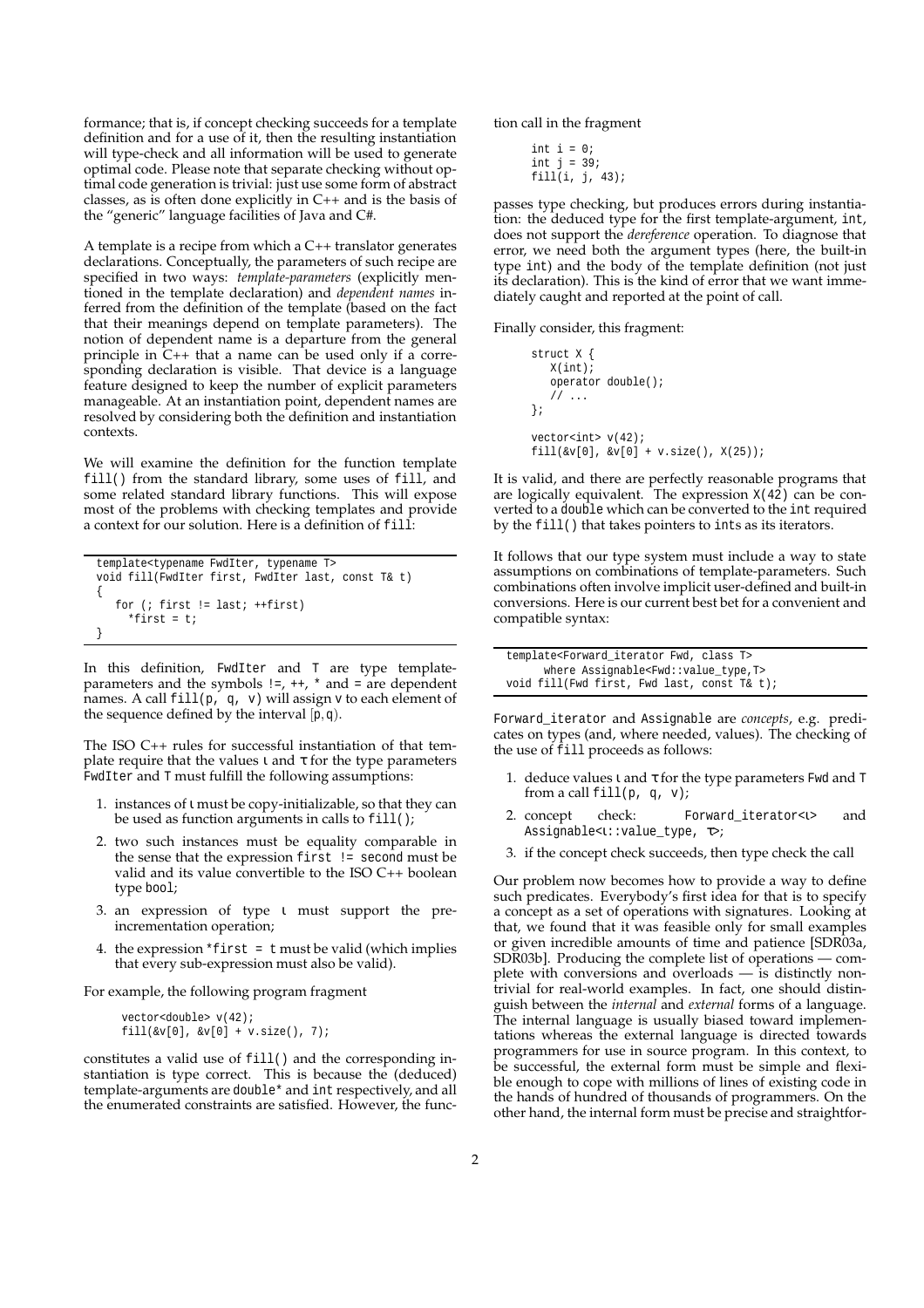ward enough for use in compilers (including being retrofitted into existing compilers). Our solution is to generate sets of "primitive operations" with signatures from a notationally simpler and more abstract language, from what we call "use patterns".

#### *1.1.1 Iterator concepts*

Throughout this paper, we draw examples from the theory of iterators [SL94, Aus98, Str00, ISO03]. We emphasize that the iterator classification is just one example (albeit important one for programming in  $C++$  using the standard library). Other sources of inspiration include the theory of mathematical structures in computer algebra [JS92].

The C++ standard library contains a classification of iterators, which are divided into five major categories: *input iterators*, *output iterators*, *forward iterators*, *bidirectional iterators* and *random access iterators*. See [Str00, Chapter 19] and [ISO03, Clause 24] for detailed exposition. We base our discussion on a particularly simple, yet difficult example from that classification. However, to follow the discussion here, the reader needs only a few key observations: An input iterator is a data-source abstraction and an output iterator is a data-sink abstraction. Either provides the notion of *advance* of computation. A forward iterator supports the notion of multi-pass algorithms (in particular, it is copy-able) and an input iterator does not. A forward iterator that is mutable fulfills both input and output iterator assumptions. Iterators are pervasive in performance-critical code and optimal performance is expected. This implies that we can't impose significant overheads, such as a function call per operation, on iterators.

#### **1.2 Generic programming and concepts**

Many forms of increased support of generic programming in C++ have been proposed since the initial template design [Str88]. In particular, constraints based on variations of inheritance have been proposed but not adopted as they tend to focus on only part of the problem and to rely on non-scalable mechanisms [Str94, §15.4]. The design, implementation, and use of the Standard Template Library have contributed significantly to the appreciation of templates and generic programming techniques. Most recent proposals focus on the notion of *concept*, which can roughly be summarized as a type system for template arguments. The design space of concepts for C++0x is explored in [SDR03a, SDR03b, Str03]. Currently, two main approaches to the design of concepts [SGG<sup>+</sup>05, SDR05] are being debated in the C++ community and standards committee.

To be useful in real-world C++, simple concepts should be simple and easy to express [SDR05]. A system that poses both major conceptual challenges and significant notational burdens to programmers will not succeed in mainstream programming — however elegant it may be from a theoretical perspective. Unfortunately, the ISO  $C++$  rules governing C++ expressions have evolved over more than three decades and are hard to simply and accurately express in a conventional system. In particular, the notion of *convertible* is far more used than the notion of *same type*. Expressing concepts purely at the type level seems to lead to either underspecification or over-specification. See [SDR03a, SDR03b, Str03] for further discussion. Consequently, we express required properties of template parameter as usage patterns whereby archetype C++ expressions are used to denote the relations/equations that template arguments must satisfy. Specifying requirements as use patterns has a long story in C++ programming [Str94] and are used in the ISO standard. However, such usage has been informal and conventional, we promote it to a formally defined and automated mechanism supported by language constructs. From use patterns, we derive sets of primitive, easy to use in checking, constraints that template arguments must fulfill. Note that this difficult step is already done by C++ compilers as part of template instantiations. Our proposed mechanism relies on the programmer explicitly specifying requirements in the form of concept instead of just relying on template definitions. Importantly, these types are available at template use sites to be used for template argument checking and overloading.

To explain the generation of type constraints from concept definition and uses, we use a formalism that contains the ISO C++ type system appropriately [DRS05].

# **2 A concept system**

The basic idea behind the concept system presented in [SDR05] is that of providing for typed abstract syntax tree language. A concept definition is a set of abstract syntax tree equations with type assumptions. Concepts serves two purposes:

- 1. in template definitions, they act as typing judgment rules. If an abstract syntax tree depends on template parameters and cannot not be resolved by the surrounding typing environment, then it must appear in the guarding concept bodies. Such dependent abstract syntax trees are implicit parameters of the concepts and will be resolved by concept checking at use sites.
- 2. in template uses, they act as set of predicates that the template-arguments must satisfy. Concept checking resolves implicit parameters at instantiation points.

Thus, if the set of concepts for a template definition specifiers too few operations, its compilation fails concept checking: The template is under-constrained. Conversely, if the set of concepts for a template definition specifies more operations than needed, some otherwise legitimate uses fail concept checking: The template is over-constrained. By "otherwise legitimate" here, we mean that type checking would have succeeded in the absence of concept checking.

# **2.1 Concept definition**

A concept definition is a triple  $\langle P, G, B \rangle$  where:

- P is a list of explicit concept-parameters, whose syntactic constructs are same as those of template parameters.
- G, if present, is the guard of the concept body provided by the where-clause. It is a logical formula, usually expressing additional assumptions on combinations of the parameters P.
- B is the body of the concept. It is a sequence of simple declarations and expression-statements that enunciate syntax and type equations between the concept-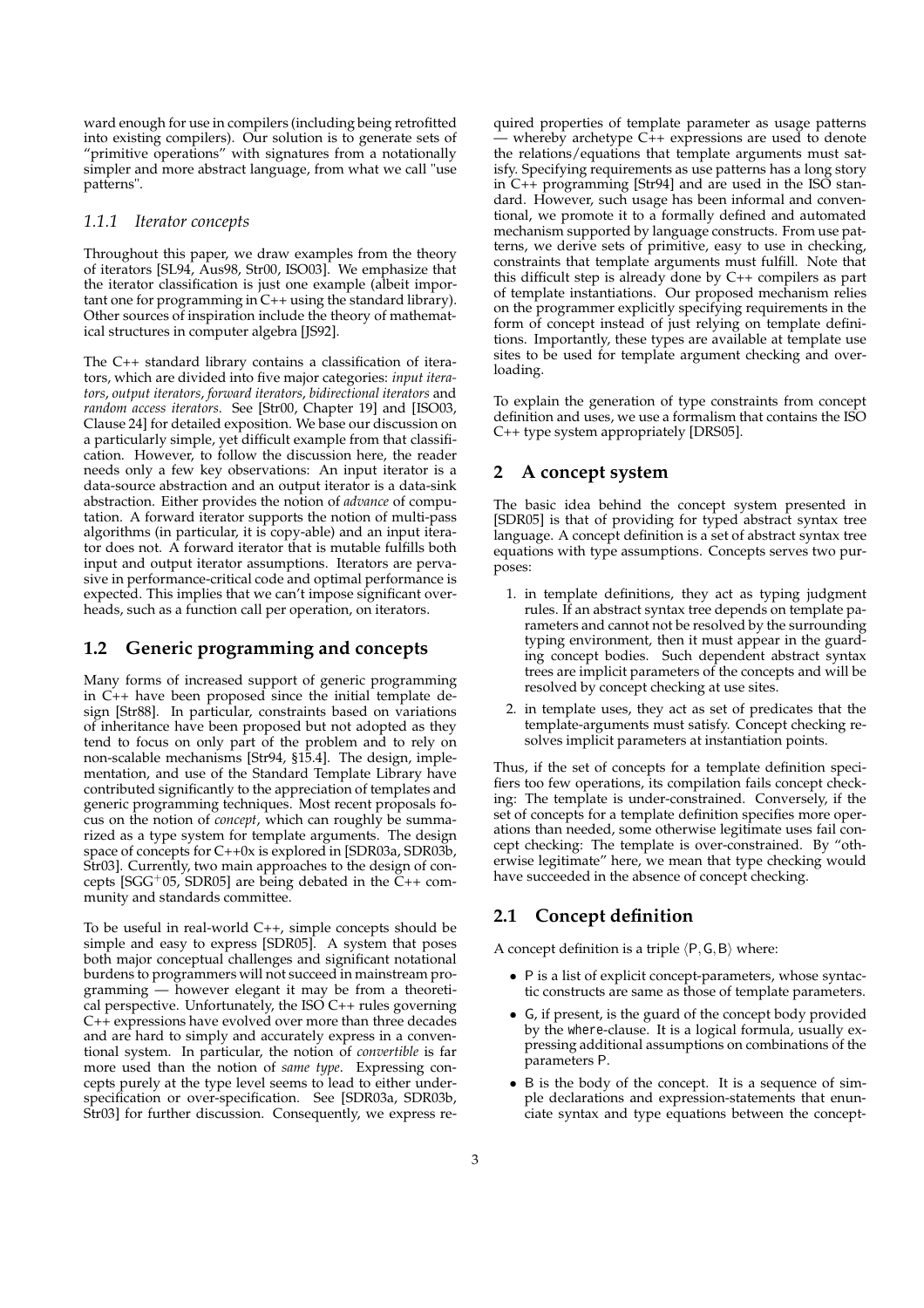parameters.

The concrete syntax is

concept *ConceptName*<P> where G { B };

If no constraints involve a combination of template arguments, we can omit the where-clause. If all constraints are expressed as parameter types or in a where-clause, B can be empty. For example, the notion of *Assignable* is one of the recurring concepts of the C++ standard library, and also related to the fill function template introduced in §1.1. Here is a definition that will be discussed in §3.2.2.

```
concept Assignable<typename T, typename U = T> {
  Var<T> a;
  Var<const U> b;
  a = bi};
```
A concept is a predicate. If concept checking fails, it evaluates to false; if concept checking succeeds, it evaluates to true. Therefore concepts can be combined with the logical operators *and* (&&), *or* (*||*), *not* (!). As a short cut, concepts usable as unary predicates can also be used as the type of template-parameter. For example:

```
concept C<typename X>
   where C1<X> && C2<X>
{ };
```
is equivalent to

```
concept C<C1 X>
   where C2<X>
{ };
```
which again is equivalent to

```
concept C<C1&&C2 X>
{ };
```
A type parameter introduced with the keyword typename (or its equivalent in this context class) is unconstrained. That is any type can be used as an argument.

#### **2.2 From concepts to constraints sets**

The concept definition  $\langle P, G, B \rangle$  is further processed and turned into a quadruple  $\langle P_{exp},P_{imp},G,C\rangle$  for the purpose of concept checking. The components are determined as follows:

- 1. A set of explicit parameter declarations  $P_{exp}$  as P in the definition, where properties implied by each nominated concept are assumed to hold for the corresponding parameter.
- 2. A list of implicit symbols  $P_{imp}$ . This is the list of dependent names.
- 3. A guard G, as in the definition. This predicate is assumed to be true during the definition of the concept body and checking of template definition.
- 4. A sequence of constraint equations C derived from the body B of the concept definition. This is constructed by inferring constraints that the explicit parameters and the dependent names must satisfy in order to make the

expression-statements and declarations in B well typed, according to C++ normal rules.

The generation of the constraint set is governed by the constraint rules of Figure 2, which is a fragment of the formalism developed in the companion paper [DRS05]. We will give a first illustration for the simple case of Assignable. More elaborated examples will be discussed later (see §3.1).

The formalism developed in [DRS05] uses the framework of *local type inference* [PT98], which is itself a formalization of type checking and type inference folklore. Local type inference has been part of C++ template since its design [Str88]. The idea had been previously used, in some limited form, in the design and implementation of function overloading [Str89]. Basically, the idea consists in two parts. On one hand, some expressions can have their types locally synthesized, considering only types from adjacent nodes in the abstract syntax tree. This process does not involve global information like unification variables. The synthesis is done to yield the most faithful information as possible. On the other hand, type information from function call argument list is propagated and check against parameter types during the process of overload resolution.

The constraint rules yield the following assumption set for Assignable:

$$
\Gamma \stackrel{\text{type}}{\vdash} \mathbb{T} \in \mathscr{O} \tag{1}
$$

$$
\Gamma \stackrel{\text{type}}{\vdash} \text{const } U \in \mathscr{O} \tag{2}
$$

$$
Assign \in \xi \tag{3}
$$

$$
\Gamma \vdash Assign \uparrow (\tau_1, \tau_2) \to \tau \quad \tau_1, \tau_2 \in \mathscr{O} \cup \mathscr{R}, \quad \tau \in \mathscr{T} \quad (4)
$$

Γ

$$
\overset{\text{exp}}{\vdash} \mathsf{a} \in \mathsf{T} \setminus a' \in \tau_1 \tag{5}
$$

$$
\Gamma \stackrel{\text{exp}}{\vdash} b \in \text{const} \ \mathbb{U} \setminus b' \in \tau_2 \tag{6}
$$

The first constraint says that T is assumed an object type; this is generated from rule [Var-cstr]. Similarly, the second constraint says that const U is assumed an object type (which also implies that U is an object type). In fact, here the assumption is even stronger: it is assumed that both T and U are complete, non-abstract object types. The third constraint comes from the fact that the assignment operator is referenced, but no declaration is in scope and its operands' meaning depends on the concept-parameter. Consequently, it is assumed an implicit parameter to the concept Assignable. The fourth constraint synthesizes the type  $(\tau_1, \tau_2) \rightarrow \tau$  for  $\pi_{ssign}$  with fresh constraints type variables  $\tau_1$ ,  $\tau_2$  and  $\tau$ . Finally, the fifth and sixth constraints state that the object variables a and b are assumed to implicitly convert to  $\tau_1$  and  $\tau_2$  respectively.

#### **2.3 Concept checking**

exp

When checking for the satisfiability of predicates at the template use site with typing environment Γ, the program translator recursively applies the following steps:

- 1. Substitute the concept-arguments for the concept parameters P in the environment Γ, the concept guard G and body B.
- 2. If the guard evaluates to false, then concept check fails.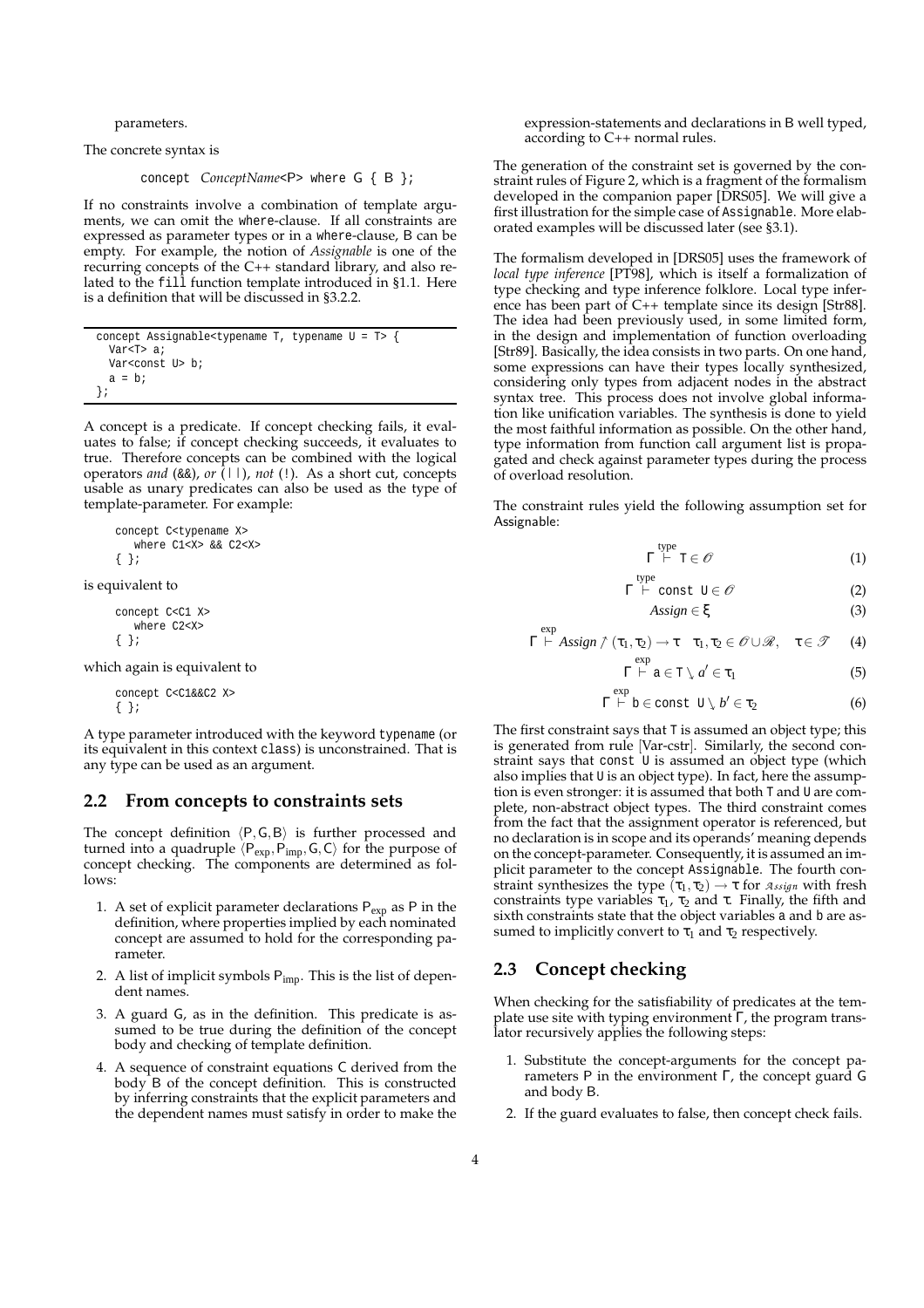- 3. Look up the dependent names (elements of ξ) in the environment Γ. If lookup fails for a name, then concept check fails.
- 4. The result of name lookup for dependent names add additional equations for constraints variables introduced for symbols in function calls. Solve those equations through overload resolution. If overload resolution fails, then concept check fails.

When concept check succeeds, it should produce:

- 1. a new typing environment  $\Gamma'$ ;
- 2. a substitution mapping ξ to actual declarations;
- 3. and set of rewrite rules necessary for implicit conversion as required in function calls.

That triple is then used to produce instantiations from template. Only after concept checking succeeds, is type checking carried on. A nontrivial step here is to ensure that, if the definition of the template is concept-correct then the substitutions and rewrites resulting from concept and type checking of its uses will be well-formed in the new typing environment.

**Theorem 1 (Soundness)** *If a template definition concept checks and if its uses both concept check and type check then its instantiations for those uses also type check.*

A template type parameter introduced with the keyword typename (or its equivalent in this context class) is unconstrained. That is any type can be used as an argument. Code involving such parameters cannot be concept checked. This "loophole" leaves existing code using templates valid, with its meaning unchecked. This compatibility feature is essential for the adoption of concepts into the C++ standard.

#### *2.3.1 Explicit check request*

Programmers can ask for explicit checking of conformance of a type with respect to a concept. The syntax for that is one of

```
assert ConceptName<argument-list>;
assert ConceptName<argument-list> with {
    declaration sequence
};
```
The first syntax is primarily used for checking whether a combination of given types and values fulfills the assumptions of a concept. If concept checking fails with those arguments, then the program containing that explicit concept check request is considered in error. If concept check succeeds, then the translation of the program is carried on.

For example the assertion

```
assert Assignable<vector<int> >;
```
passes concept check and yields the following values for the constraints variables

```
Assign = vector < int>:\:: operator =, \quad \tau_1 = vector < int>\&\,,
     \tau_2 = const vector<int>&, \tau = vector<int>&.
```
The second syntax for explicit assert is used for cases where it is necessary to "rewrite" syntax. For example, the pointer type int\* does not have members so it is necessary to map the abstract requirement of member syntax to something appropriate when checking for random access iterator properties:

```
assert Random_access<int*> with {
 int*::value_type = int;
};
```
### *2.3.2 Implicit check request*

Implicit checking of concepts typically happens in situations where an implicit instantiation for a function template is requested and its declaration is guarded by concepts. If concept checking fails then the function is disregarded; this failure is considered an error only if no declaration of the function can match the use. This is very similar to the way implicit instantiation of function template works in C++. The difference here is that we have added an additional step for concept check, before overload resolution proceeds.

#### **2.4 Associated types and values**

An associated type or value is the value of a constraint variable, or an implicit parameter. It is associated to a concept, but it is not an explicit parameter. Associated types and values are essential in composing independently developed concepts. They help bridge the gap between different concepts. For example, the nested type value\_type of an iterator is an associated type. For mathematical concepts like *group*, *ring* or *field*, the units of the respective structures are associated values. Uses of associated types are presented in §4, where standard iterator concepts are discussed.

# **2.5 Typing rules with concepts**

Template definitions are generally represented by compilers in their most abstract form, rarely with type annotations (because they are generally not known). However, to check such definitions, we clearly need typing rules. We have retained C++ rules that are most general as possible, to be applicable in concept definitions, and in checking of template definitions. They are listed in Figure 1. Those are the rules relevant to the situations discussed in this paper. A more complete set is to be found in the companion paper [DRS05].

The symbol Γ is used to denote *scopes* or type environments.

Judgments for declaration kind are written as  $\Gamma \, \vdash$  , whereas

judgments for expression types are stated with  $\Gamma \vdash$  . If a decexp laration introduces a name with object type (resp. reference type), then it is a variable (resp. reference) declaration. Similarly, if a declaration introduces a name with function type, then it is a function declaration.

Expressions are typed in two modes: (i) synthesis mode, where types are inferred from local information only; and (ii) checking mode, where a target type is given and an expression is checked for implicit convertibility to that type. Literals have synthesized types as dictated by ISO C++ rules. An expression that has synthesized type  $\tau$  can be implicitly converted to an expression of type *const*(τ). A use of a variable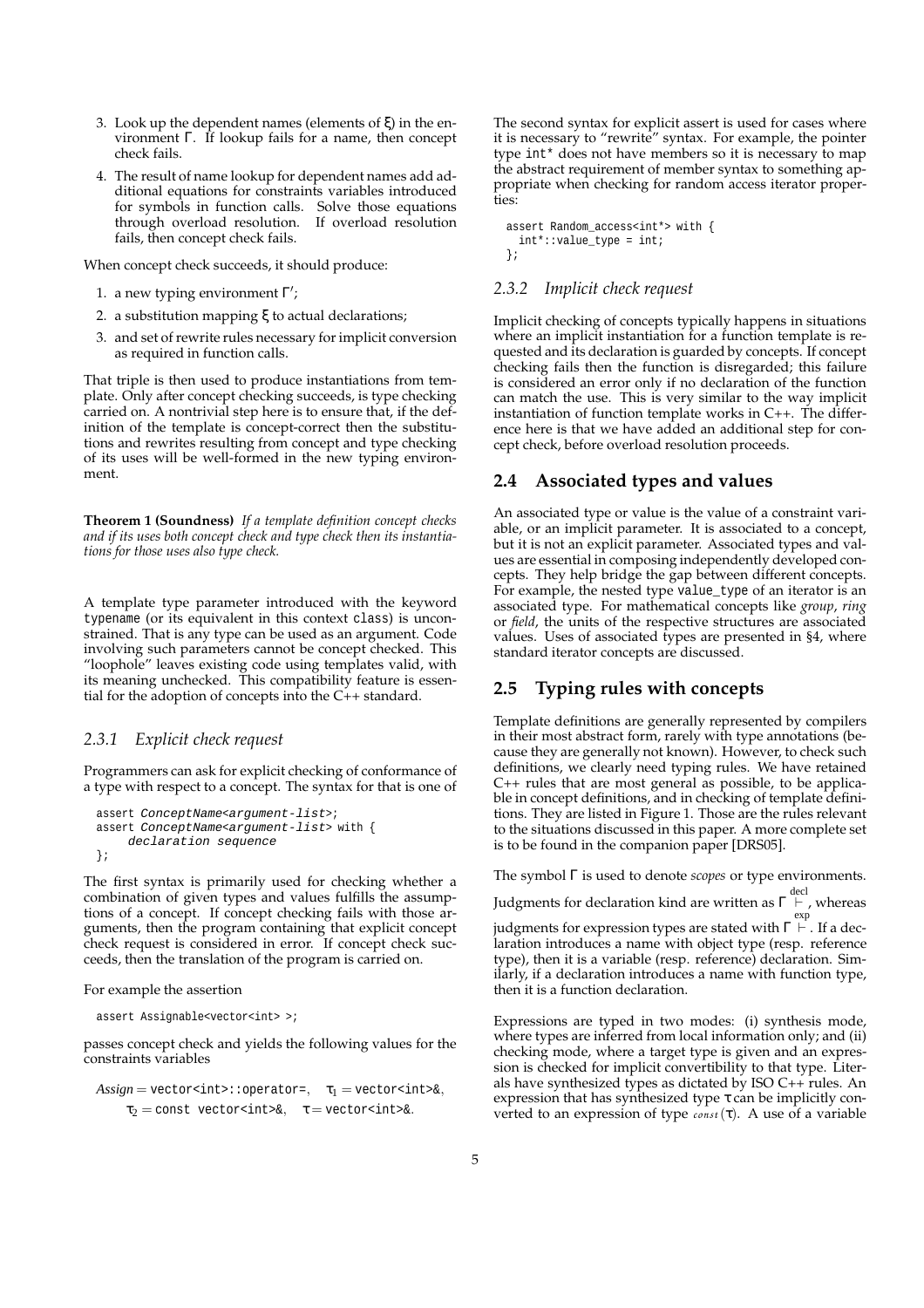[Var-decl] 
$$
\frac{x:(\Gamma,\tau) \quad \tau \in \mathcal{O}}{\Gamma \vdash x \in Var_{\tau}}
$$
 [Ref-decl] 
$$
\frac{x:(\Gamma,\tau) \quad \tau \in \mathcal{R}}{\Gamma \vdash x \in ker_{\tau}}
$$
 [Call-decl] 
$$
\frac{f:(\Gamma,\tau) \quad \tau \in \mathcal{F}}{\Gamma \vdash f \in Call_{\tau}}
$$
 [Call-decl] 
$$
\frac{f:(\Gamma,\tau) \quad \tau \in \mathcal{F}}{\Gamma \vdash f \in Call_{\tau}}
$$
 [const] 
$$
\frac{\exp}{\exp} \quad \frac{\exp}{\exp} \quad \frac{\exp}{\exp} \quad \frac{\exp}{\exp} \quad \frac{\exp}{\exp} \quad \frac{\exp}{\exp} \quad \frac{\exp}{\exp} \quad \frac{\exp}{\exp} \quad \frac{\exp}{\exp} \quad \frac{\exp}{\exp} \quad \frac{\exp}{\exp} \quad \frac{\exp}{\exp} \quad \frac{\exp}{\exp} \quad \frac{\exp}{\exp} \quad \frac{\exp}{\exp} \quad \frac{\exp}{\exp} \quad \frac{\exp}{\exp} \quad \frac{\exp}{\exp} \quad \frac{\exp}{\exp} \quad \frac{\exp}{\exp} \quad \frac{\exp}{\exp} \quad \frac{\exp}{\exp} \quad \frac{\exp}{\exp} \quad \frac{\exp}{\exp} \quad \frac{\exp}{\exp} \quad \frac{\exp}{\exp} \quad \frac{\exp}{\exp} \quad \frac{\exp}{\exp} \quad \frac{\exp}{\exp} \quad \frac{\exp}{\exp} \quad \frac{\exp}{\exp} \quad \frac{\exp}{\exp} \quad \frac{\exp}{\exp} \quad \frac{\exp}{\exp} \quad \frac{\exp}{\exp} \quad \frac{\exp}{\exp} \quad \frac{\exp}{\exp} \quad \frac{\exp}{\exp} \quad \frac{\exp}{\exp} \quad \frac{\exp}{\exp} \quad \frac{\exp}{\exp} \quad \frac{\exp}{\exp} \quad \frac{\exp}{\exp} \quad \frac{\exp}{\exp} \quad \frac{\exp}{\exp} \quad \frac{\exp}{\exp} \quad \frac{\exp}{\exp} \quad \frac{\exp}{\exp} \quad \frac{\exp}{\exp} \quad \frac{\exp}{\exp} \quad \frac{\exp}{\exp} \quad \frac{\exp}{\exp} \quad \frac{\exp}{\exp} \quad \frac{\exp}{\exp} \quad \frac{\exp}{\exp} \quad \frac{\exp}{\exp} \quad \frac{\exp}{\exp} \quad \
$$

**Figure 1:** Typing rules

of type τ as an expression has synthesized type τ∩*lvalue*. If a function *f* has parameter-type list  $(\pi_1, \ldots, \pi_n)$  and is called with argument list such that each argument is (implicitly) convertible to the corresponding parameter type, then the call is well-formed, and its synthesized type is the return type of *f* . Although we mention only function, it should be clear that overloaded operators are functions therefore subject to the rules; and built-in operators are nothing but functions with built-in implementations, therefore the rules we mention covers all operators. Finally, a reference of type τ can be substituted for a variable of type  $\check{\tau}$  (the referenced type) in any expression where the variable appears free. And vice versa.

[Var-cstr]  $\frac{\Gamma \vdash x \in Var_{\tau}}{\Gamma \vdash x \in \mathcal{R}}$  $\frac{\Gamma \vdash x \in Var_{\tau}}{\Gamma \vdash \tau \in \mathscr{O}}$  [Ref-cstr]  $\frac{\Gamma \vdash x \in Ref_{\tau}}{\Gamma \vdash \tau \in \mathscr{R}}$  $\overline{\Gamma}$   $\vdash$  τ $\in$   $\mathscr R$  $[Call\text{-}cstr] \frac{\Gamma \vdash f(x_1,\ldots,x_n)}{\Gamma \vdash f(x_1,\ldots,x_n)}$  $\frac{1\ \vdash\ \int \langle x_1,\ldots,x_n\rangle}{\Gamma\vdash f\ \int \langle\tau_1,\ldots,\tau_n\rangle\to\tau}$  with  $\tau_i\in\mathscr{P},\tau\in\mathscr{T}$  fresh and  $\Gamma \vdash x_i \setminus \tau_i$ 

For concept checking purposes, the typing rules are read "backward" to generate constraints, based on the premise that they are well-formed, leading to the rules in Figure 2. A variable declaration implies that its type is an object type. A reference declaration requires that its type be a reference type, thus implying that the referred type is either a function type or an object type. In the synthesis mode, the number of arguments presented to a call, determine the minimum number of parameters required (the actual call may have more, if its declarations permits and it has sufficient default arguments). The type variables are fresh. The arguments are required to be convertible to the synthesized type. Note that

the types of the arguments are not used to synthesize the type of the call.

#### **3 fill and associates revisited**

Having set a formal framework for discussing concept definition and template checking; we now turn to the example considered in the introduction.

# **3.1 An iterator concept for fill**

Before digging deep into technical difficulties of precise and concise concept definitions, let us illustrate generation of constraint set from Mutable\_fwd. This is a "first attempt" that will only serve fill, but it will get us started and provide a basis for refinements. The concept definition must express assumptions needed to separately check the definition of the template fill().

| concept Mutable_fwd <typename iter,="" t="" typename=""> {</typename> |                                                                             |  |  |  |  |
|-----------------------------------------------------------------------|-----------------------------------------------------------------------------|--|--|--|--|
|                                                                       | Var <iter> <math>pi</math> // placeholder for variable of type Iter.</iter> |  |  |  |  |
|                                                                       | Var <const <math="">T&gt; v; // placeholder for variable of type</const>    |  |  |  |  |
|                                                                       | $//$ const $T.$                                                             |  |  |  |  |
|                                                                       | Iter $q = pi$ // an Iter must be copy-able                                  |  |  |  |  |
|                                                                       | bool b = $(p := q)$ ; // must support ''!='' operation,                     |  |  |  |  |
|                                                                       | // and the resulting expression must                                        |  |  |  |  |
|                                                                       | // be convertible to ''bool''                                               |  |  |  |  |
| $++p;$                                                                | // must support pre-increment,                                              |  |  |  |  |
|                                                                       | // no requirements on the result type                                       |  |  |  |  |
| $p++;$                                                                | // must support post-increment,                                             |  |  |  |  |
|                                                                       | // no requirements on the result type                                       |  |  |  |  |
| $*_{\mathcal{D}} = \mathbf{v}$                                        | // must be able to assign v to *p,                                          |  |  |  |  |
|                                                                       | // and assign a ''const T'' to the                                          |  |  |  |  |
|                                                                       | // result of that dereference;                                              |  |  |  |  |
|                                                                       | // no requirements on the result type                                       |  |  |  |  |
| łi                                                                    |                                                                             |  |  |  |  |

The requirements are expressed as ordinary — if somewhat stylized  $-$  C++. Mutable\_fwd is the name of a concept. It is a binary predicate that expects types as arguments, corresponding to the type parameters Iter and T. The declaration Var<Iter> p introduces a variable placeholder of type Iter named p without requiring initialization; we couldn't just write Iter p because that would imply default initialization — and we need not require that Iter supports default initialization. The declaration of q state that it must be possible to copy-initialize a variable of type Iter. In another words, Iter must be copy-constructible. The declaration of b states that != comparison is required and the resulting expression must be implicitly convertible to bool. We also require preincrement and post-increment, but imposes no requirements on the type of the resulting expression (except that it must be a valid C++ type). The last line is interesting because it states a requirement involving both parameter types: It must be possible to dereference an expression of type Iter and to assign a const T to the result.

Please note that the requirements are not stated as declarations of member and non-member functions. Exactly how those operations will be provided by a template argument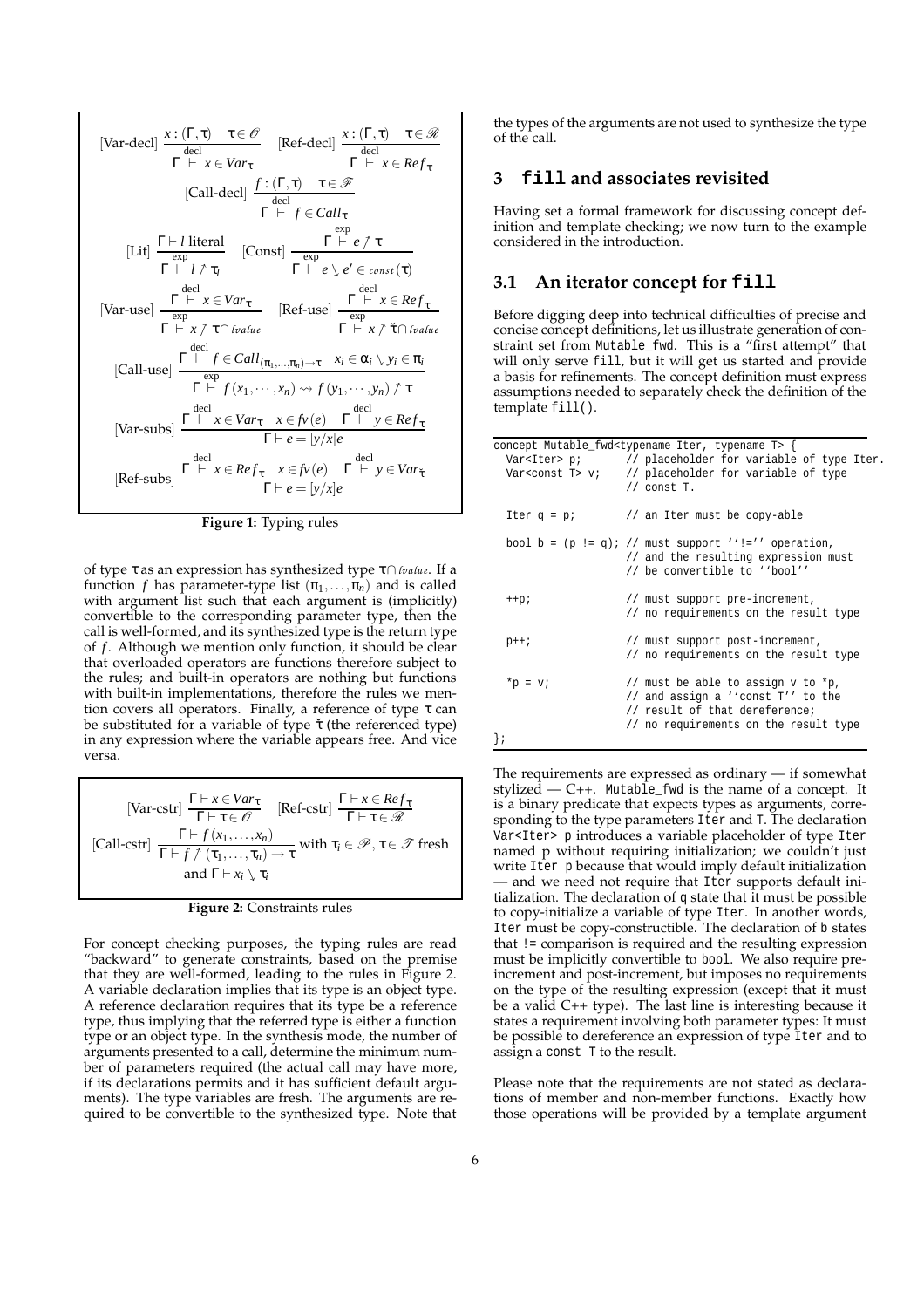type is immaterial. Only their existence for well-formed programs is essential. Importantly, the programmer need not explicitly specify built-in or user-defined conversions or resolve overloads; see [SDR05]. Note also that requiring the existence of such operators, such as ++ and \*, makes them *implicit parameters* to the concept Mutable\_fwd, in addition to its *explicit parameters* Iter and T.

Following steps similar to those of §2.2, the definition of Mutable\_fwd is turned into the constraint set:

Γ

exp

exp

Γ

exp

 $e^{n}$ 

$$
\xi = \{CopyInitialize, Neg, PreInc, PostInc, Derek, Assign\} \tag{7}
$$

$$
\Gamma \stackrel{\text{type}}{\vdash} \text{Iter} \in \mathscr{O} \tag{8}
$$

$$
{}^{\text{type}}\vdash \text{const} \ \mathsf{T} \in \mathscr{O} \tag{9}
$$

$$
\Gamma \stackrel{\text{exp}}{\vdash} \text{Copyright}
$$
\n
$$
\Gamma \stackrel{\text{exp}}{\vdash} \text{Copyright}
$$
\n
$$
\uparrow (\tau_1) \to \text{Iter}
$$
\n
$$
(10)
$$

$$
\Gamma \vdash p \in \text{Iter} \cap \text{[value } \setminus \tau_1 \tag{11}
$$

$$
\Gamma \stackrel{\exp}{\vdash} Neq \uparrow (\tau_2, \tau_3) \to \tau_4 \tag{12}
$$

$$
\Gamma \vdash p \in \text{Iter} \cap \text{[value } \mathcal{p}' \in \tau_2 \tag{13}
$$

$$
\Gamma \vdash q \in \text{Iter} \cap \text{[value } \mathcal{p} \neq \tau_3 \tag{14}
$$

$$
\Gamma \stackrel{\text{exp}}{\vdash} \text{Copyright}
$$
\n
$$
\Gamma \stackrel{\text{exp}}{\vdash} \text{Copyright}
$$
\n
$$
\uparrow (\tau_5) \to \text{bool}
$$
\n
$$
(15)
$$

$$
\Gamma \stackrel{\exp}{\vdash} Neq(p',q') \in \tau_4 \setminus \tau_5 \tag{16}
$$

$$
\Gamma \vdash \text{PreInc } \uparrow (\tau_6) \to \tau_7 \tag{17}
$$

$$
\Gamma \vdash p \in \text{Iter} \cap \text{[value } \mathcal{p}'' \in \tau_6 \tag{18}
$$

$$
\Gamma \stackrel{exp}{\vdash} PostInc \uparrow (\tau_8) \to \tau_9 \tag{19}
$$

$$
\Gamma \stackrel{\text{exp}}{\vdash} p \in \text{Iter} \cap \text{[value } \mathcal{F}''' \in \tau_8 \tag{20}
$$

$$
\Gamma \stackrel{\exp}{\vdash} \textit{Deref} \uparrow (\tau_{10}) \to \tau_{11} \tag{21}
$$

$$
\overset{\text{exp}}{\vdash} \mathbf{p} \in \text{Iter} \cap \text{[value } \mathbf{\downarrow} \ p^{(iv)} \in \mathbf{\tau}_{10} \tag{22}
$$

$$
\Gamma \vdash Assign \uparrow (\tau_{12}, \tau_{13}) \to \tau_{14} \tag{23}
$$

$$
\Gamma \stackrel{\exp}{\vdash} \textit{Deref}\left(p^{(iv)}\right) \in \tau_{10} \setminus \tau_{12} \tag{24}
$$

$$
v \in \text{const } T \setminus v' \in \tau_{13} \tag{25}
$$

where  $\tau_1, \ldots, \tau_{14}$  are constraints type variables.

During checking of a template definition guarded by the concept Mutable\_fwd, the compiler makes sure all syntax trees it creates respect the above listed type assumptions. We can use this to check the definition of fill:

```
template<typename Iter, typename T>
   where Mutable_fwd<Iter, T>
void fill(Iter first, Iter last, const T& v)
{
   for (i first != last; ++first)
     *first = vi}
```
As expected, this definition concept checks. The reasons are:

- 1. an Iter is copy-able as per constraints (10) and (11), therefore it can serve as a function parameter — in other words, the declarations for first and last are wellformed.
- 2. The declaration for v is well-formed, because we can assign from a value of type  $T$  — constraints (23) and (25)  $\cdot$ therefore it cannot be void, which is all needed in order to form const T&.
- 3. since two Iter are comparable and the result is implicitly convertible to a bool — according to the C++ standard, constraints  $(12)$  and  $(16)$  —, it is valid to write the expression first != last in the second part of the forloop header.
- 4. Pre-increment is part of the assumptions, (17) and (18).
- 5. Since a reference of type const  $T_{\alpha}$  is indistinguishable from a variable of type const T in expression context — C++ rules [Var-subs] and [Ref-subs] —, it follows that it is legitimate to use the reference v in the assignment expression \*first =  $v$  as per constraints (21), (22), (24) and (25).

It can be argued that this long justification is unnecessary since we have abstracted the expressions so that the concept Mutable\_fwd exactly gives us the code we want to write. It is nevertheless instructive stage to go through those trivialities before everything gets obscured by the technicalities. In particular, it worths noting implicit conversion, copyinitialization and substitution of reference to variables.

Using the concept Mutable\_fwd (only and not also the definition of fill), we can check uses of fill. For example:

vector<double> v(42); fill(&v[0], &v[0] + v.size(), 7);

First, the compiler deduces the template-arguments double\* for Iter and int for T. Then it goes on checking for the satisfiability of the predicate Mutable\_fwd<double\*, int> which succeeds with the following solution for the constraint set:

\n
$$
\text{Iter} = \text{double*}, \quad \text{CopyIntialize} = \text{built-in copy constructor},
$$
\n

\n\n $\tau_1 = \text{double*}, \quad \text{Neg} = \text{built-in operator} =,$ \n

\n\n $\tau_2 = \tau_3 = \text{double*}, \quad \tau_4 = \text{bool},$ \n

\n\n $\text{PreInc} = \text{built-in pre-increment}, \quad \tau_6 = \tau_7 = \text{double*}\&,$ \n

\n\n $\text{PostInc} = \text{built-in pre-increment}, \quad \tau_8 = \text{double*}\&,$ \n

\n\n $\tau_9 = \text{double*}, \quad \text{Deref} = \text{built-in dereference}$ \n

\n\n $\tau_{10} = \text{double*}, \quad \tau_{11} = \text{double*},$ \n

\n\n $\text{Assign} = \text{built-in assignment}, \quad \tau_{12} = \text{double*},$ \n

 $\tau_{13} =$  double&.

# **3.2 The Assignable and Movable puzzle**

The notion of iterator expressed as Mutable\_fwd is a simplified version of the notion of *forward iterator* used by the C++ standard library. Unfortunately, it is oversimplified so that we can't use it for other algorithms where the C++ standard requires a forward iterator. Consider another (slightly simplified version) of the standard function copy:

template<typename Iter>

where Mutable\_fwd<Iter, Iter::value\_type>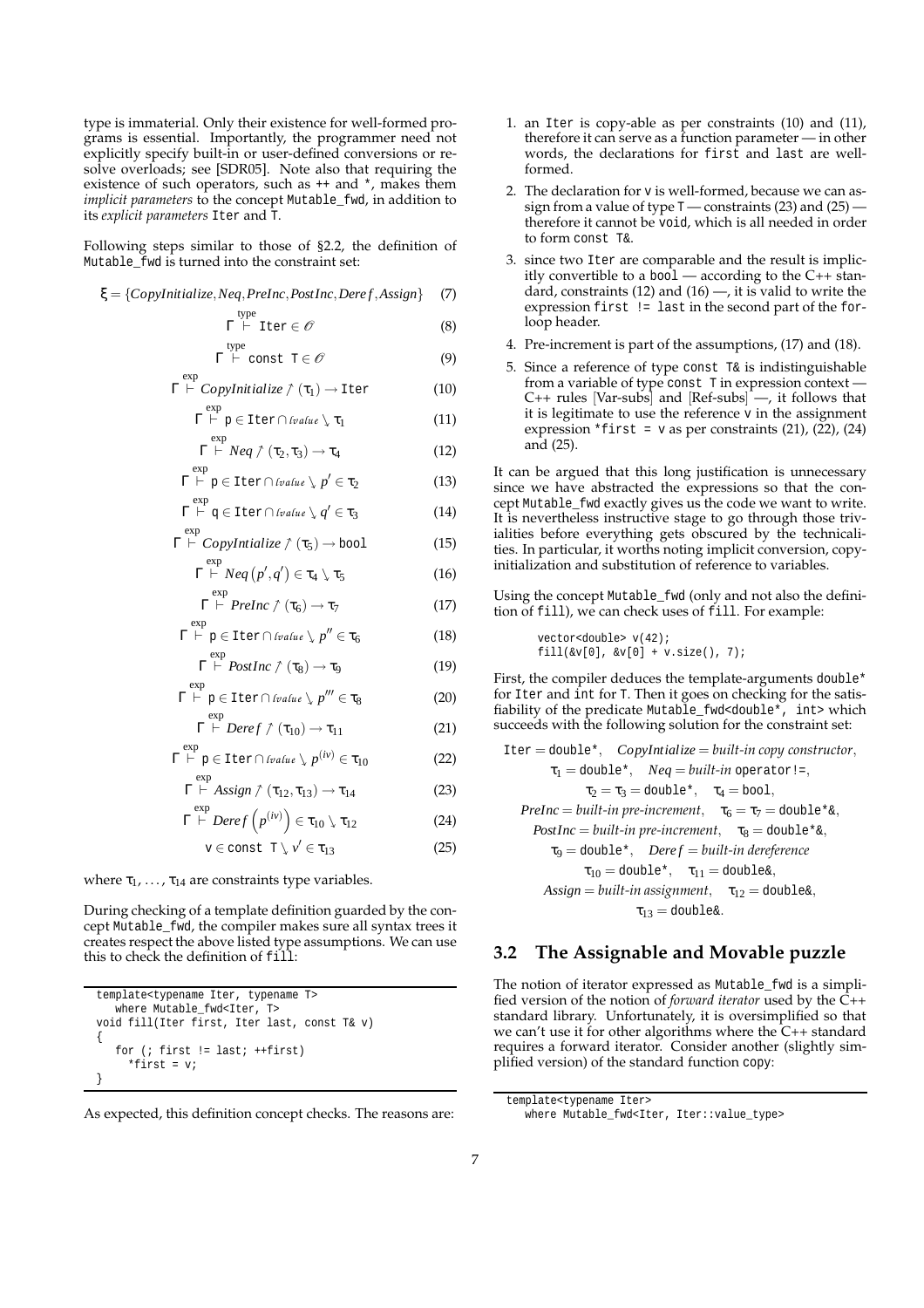```
void copy(Iter first, Iter last, Iter out)
{
   for (; first != last; ++first, ++out)
      *out = *first;
}
```
The value\_type is Iter's associated type, the type of the element that the iterator refers to. However, this fails to concept-check because we did not include the assumption that we should be able to *read* from an iterator that meets the Mutable\_fwd properties. We can compensate by adding a read operation:

```
concept Mutable_fwd<class Iter, typename T> {
  Var<Iter> p; // placeholder for variable of type Iter.
  Var<const T> v;
  Var(T > v2)typename Iter::value_type; // there must exist a nested
               // type named ''value_type''.
  // ... as before ...
  *p = v; // we can write to *pv2 = *pi; // we can read from *p
};
```
With this version of Mutable\_fwd, we slightly overconstrained fill (because fill never reads from elements of its sequence) but that is probably acceptable as the C++ standard library does the same. Unfortunately, we also overconstrained copy in a way that is unacceptable. Consider:

```
auto ptr<Resource> v[10];
auto_ptr<Resource> w[10];
// \dotscopy(v, v + 10, w);
```
An auto\_ptr holds a pointer to a value and implements ownership semantics for that value. That is, instead of making a duplicate auto\_ptr, assignment makes the target of the assignment the owner and invalidates the source. To do that invalidation, auto\_ptr assignment writes to its source. Looking at Mutable\_fwd we see that this won't work. Mutable\_fwd requires only read access to the source of an assignment (v is const). That may be reasonable, but that it is not what the standard requires and not what is needed to cope with auto\_ptr. We can try to fix that by requiring write access to the source of an assign:

```
concept Mutable_fwd<typename Iter, typename T> {
  Var<Iter> p; // placeholder for variable of type Iter.
  Var<T> v; // note, no ''const'' here.
  Var<T> v2;
  // ... as before ...<br>*p = v; // we
  *p = v; // we can write plain ''T'' to *p<br>
v2 = *p; // we can read from *p
                   // we can read from *_p};
```
Unfortunately, this is even worse: With that definition of Mutable\_fwd, every type T that defines only an assignment taking a const T& now fail concept checking as an element accessed through a Mutable\_fwd — and that is most types. Fundamentally, what we see here is that it is hard to precisely specify concepts so that we get both perfect separate checking of template arguments and the flexibility we are used to given the semi-formal specification of the standard iterators, containers and algorithms. Rather than patching, we will start by making the fundamental distinction between destructive assignments and non-destructive assignments and then build upon those.

#### *3.2.1 Unary iterator predicates*

To match the C++ standard library requirements, we need a unary predicate to define a forward iterator. We do that by making the second template-parameter, the value type, implicit:

| concept Forward_iterator <typename iter=""> {</typename> |                                                                                                                                                                                 |
|----------------------------------------------------------|---------------------------------------------------------------------------------------------------------------------------------------------------------------------------------|
|                                                          | Var <iter> <math>pi</math> // placeholder for variable of type Iter.</iter>                                                                                                     |
|                                                          | typename Iter:: value type // must have an associated<br>// member type value type.                                                                                             |
|                                                          | Iter $q = pi$ // an Iter must be copy-able                                                                                                                                      |
|                                                          | bool b = $(p := q)$ ; // must support ''=='' and ''!=''<br>$b = (p == q)i$ // operations, and the resulting<br>// expressions must be convertible<br>$\frac{1}{1}$ to ''bool''. |
| $++p;$                                                   | // must support pre- and                                                                                                                                                        |
| $p++;$                                                   | // post-increment operations<br>// no assumption on the result type                                                                                                             |

Here we have eliminated any requirements on the element type beyond the fact that it must exist and we can refer to it as value\_type. That solves our problem deciding what kind of access we need to the value\_type by leaving that to the where-clause. In general, the use of *associated types*, such as value\_type simplify the expression of generic programs  $[GJL+03]$ .

#### *3.2.2 Assignable*

We can define what we mean for a type U to be *assignable* to a value of type T:

|                             | concept Assignable <class <math="" class="" t,="">U = T &gt;</class> |
|-----------------------------|----------------------------------------------------------------------|
| Var <t> a;</t>              |                                                                      |
| Var <const u=""> b;</const> |                                                                      |
| $a = bi$                    | // non-destructive assignment                                        |
|                             |                                                                      |

The assignment operator just reads its right hand side without modifying it — it can't modify because it takes a const operand. Note that since a T can always be implicitly converted to a const T&, this assignment will also accept nonconst operands. Usually, we also need the semantics invariant that, after assignment, the values a and b are equivalent (in some sense). That is what the  $C++$  standard library requires. However, even though concepts could be designed to express semantics notions we haven't (yet) specified a syntax to express semantics for our concepts. Furthermore the C++ standard makes the assumptions that the strict type of the resulting expressions is T&. We do not need that extra assumption, so we don't include it in Assignable.

To contrast and complement, we define destructive assignment (often called "a move") like this: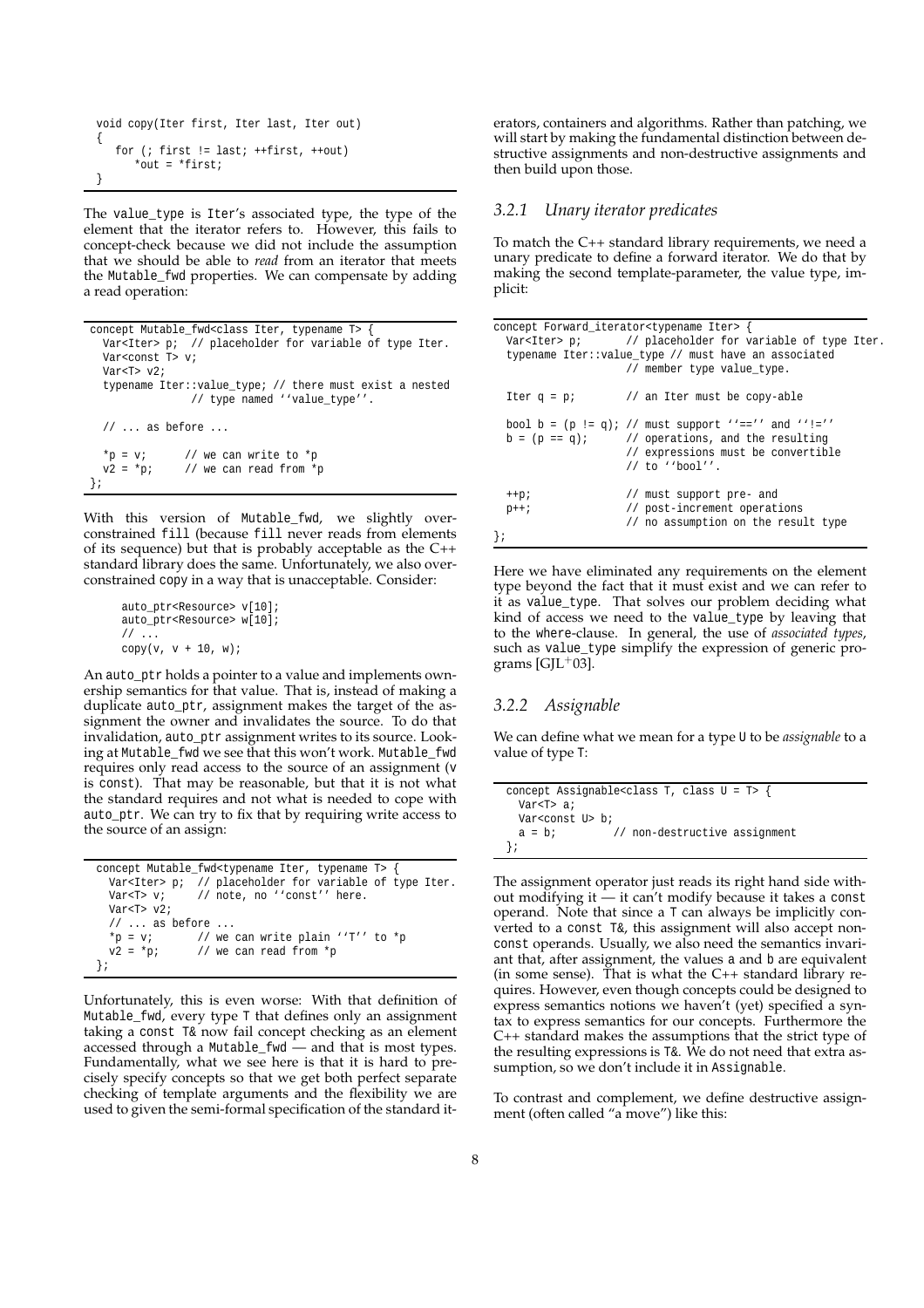```
concept Movable<class T, class U = T> {
 Var<T> a;
 Var<U> b;
 a = bi // potentially-destructive assignment
};
```
Given the concepts Forward\_iterator, Assignable and Movable, we can declare the templates fill and copy as

```
template<Forward_iterator Iter, class T>
   where Assignable<Iter::value_type, T>
void fill(Iter first, Iter last, const T& t);
template<Forward_iterator class Iter>
   where Assignable<Iter::value_type>
         || Movable<Iter::value_type>
Out copy(Iter first, Iter last, Iter out);
```
With these declarations, both the definitions of fill and copy will concept check. Their uses will succeed in all valid cases and a fill with an auto\_ptr as its third argument will fail. In other words, we have a system that allows us to specify key C++ standard library components.

# **4 Standard iterator concepts**

In this section, we define concepts for the most difficult part of the C++ standard library iterator hierarchy as concepts: input iterator, output iterator, and forward iterator. The standard says: "Forward iterators satisfy all the requirements of the input and output iterators and can be used wherever either kind is specified". The first half of that statement is not actually true, but it is close enough for the second half to hold in all reasonable cases given experienced standard library implementers with common sense. However, a type system cannot work for reasonable cases only, and compilers (enforcing a type system) are not noted for their common sense.

As part of a complete solution, we need to formally define

- 1. how you move the iterator  $(++, +, ==, etc.)$
- 2. whether you can write to the iterator  $(*p=x)$
- 3. whether you can read from an iterator  $(x=*)$
- 4. whether the assignment (or copy initialization) used is destructive (the auto\_ptr mess)
- 5. whether you can use a multi-pass algorithm (visiting an element twice; you can't for an input iterator or an output iterator)

The standard, and countless successful applications, reduce that to the simple programmers' rules of thumb:

- 1. you can read from an input iterator
- 2. you can write to an output iterator
- 3. a forward iterator is an input iterator and an output iterator
- 4. the rest is detail that you can look up if you need to

Users who have written successful — and type safe — applications based on this (over) simplification of the rules would take very badly to an "improved" system that required them to understand significantly different rules and to express that understanding in added code, just to do the same work. In other words, just parameterizing an iterator concept by all sources of variability would not do the job. Users cannot be asked to explicitly select their iterators from a set of more than a dozen iterator categories. The ideal solution would be one where what the programmers thought was true (but isn't) is, and where all reasonable code compiles. This is almost possible, but only almost. In particular, we cannot avoid where-clauses to express requirements on combinations of template parameters.

We will not explain the problems of the current iterator requirements in detail. That would be tedious and pointless as many of the weaknesses are well understood in the C++ implementor and language lawyer community, are being corrected, and don't actually affect applications builders. They include:

- 1. the lack of distinction between destructive and nondestructive assignments
- 2. a failure to consistently require iterators to be copy constructible
- 3. a failure to point out that a forward iterator to a const value type isn't an output iterator
- 4. problems with composability of requirements: specifying that \*p=v must work for an output iterator p and that and  $v = \alpha$  must work for an input iterator q, but failing to note that this does not imply that  $\mp \pm \gamma$  must work even when p and q have the same value types; the reason is that both  $*_{p=v}$  and  $v=*_q$  may require a user-defined conversion so that \*p=\*q could require two user-defined conversions, and that's disallowed by the C++ rules for implicit conversion.

Some of these problems were first discovered as part of our effort to find a practical and formal specification of the standard library facilities.

First we define a few supporting concepts. Some deal with basic access issues:

```
concept Copy_constructible<typename T> {
   Var<T> a;
    T b = ai // copy construction
   T c(a); // direct copy construction
};
concept Assignable<typename T, typename U = T> {
    Var<T> a;
    Var<const U> b;
    a = bi // copy (non-destructive read)
};
concept Movable<typename T, typename U = T> {
   Var<T> a;
   Var<U> b;
    a = b; // potentially-destructive read
};
concept Equality_comparable<typename T, typename U = T> {
    Var<T> a;
    Var<U> b;
   bool eq = (a == b);
```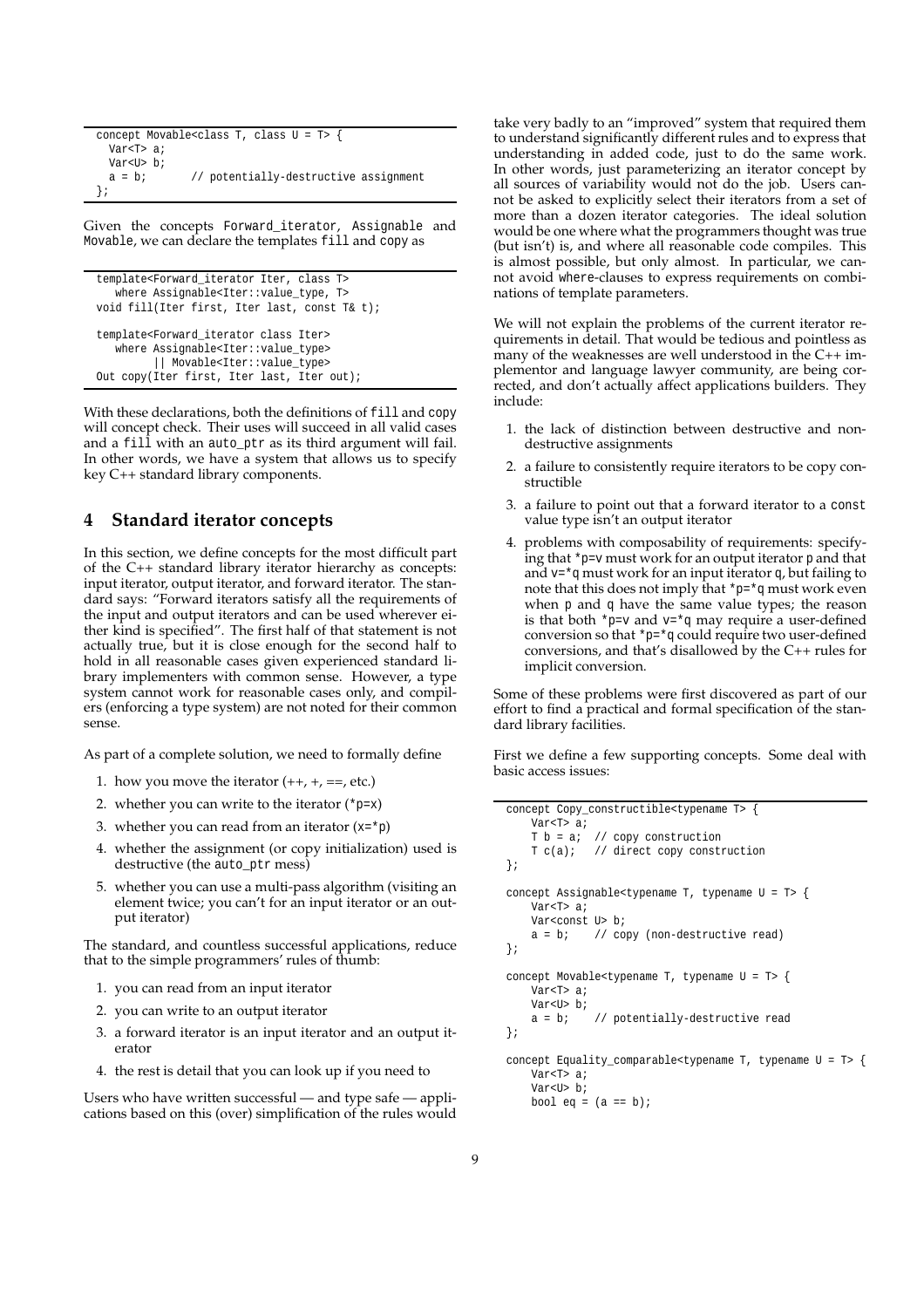```
bool neq = (a! = b);
};
concept Arrow<typename T> {
              // built-in
};
```
Arrow<class T> is a built-in predicate expressing a curious requirement that if  $(*p)$ .m is legal then p->m is legal. Note that Arrow<P> is true for all C++ built-in pointer types and for all standards conforming user-defined ("smart") pointer types.

The notion of a Trivial\_iterator specifies what is common for all iterators (not much):

```
concept Trivial_iterator<Copy_constructible Iter> {
 typename Iter::value_type;
 Var<Iter> p;
 Iter& q = ++p; // usable as
 const Iter& q2 = p++; // converts to
};
```
Initializing a const reference means "converts to" and initializing a non-const reference means "usable as" (according to the  $C_{++}$  standard). Note that this use of references ensures that inheritance is taken into account. We don't feel an urgent need invent new notation for that.

We can now define an input iterator as a trivial iterator that we can increment, compare, assign to, use -> on, and read from:

```
concept Input_iterator<Trivial_iterator Iter>
           where Equality_comparable<Iter>
                  && Assignable<Iter>
                  && Arrow<Iter> {
  Integer difference_type; // the type of distance between
                          // two input iterators
  Var<Iter> p;
  const Iter::value_type& v = *pi; // converts to
  const Iter::value_type& v2 = *p++; // converts to
};
```
This is much more succinct than the "input iterator requirements" in the C++ standard (section 24.1.1), more precise, and also more correct. For example, the standard forgot part of the Copy\_constructible requirement, but fortunately, none of the implementations did or this example (from the standard) wouldn't have compiled:

```
template<class InputIterator, class OutputIterator>
OutputIterator copy(InputIterator first, InputIterator last,
                   OutputIterator out);
```
We discovered this when defining the concepts.

Note that the Input\_iterator concept does not say what type is returned by \*. In particular, it does not say that the result type of \*p is p's value\_type; it could be a proxy type that implicitly converted to value\_type. Eliminating the possibility of a proxy here would not only over-constrain the problem, it would also break real optimized code. One of the beauties of using use patterns compared to signatures is that we don't have to be explicit about possible intermediate types.

We do not assume that the result of dereferencing an input iterator is an lvalue; thus, we do not require (or allow) destructive reads from an input iterator. For example, auto\_ptr is not an acceptable value type for an input iterator. If we want to read an auto\_ptr from an input iterator, we need to say so in some where-clause.

The difference\_type is the type used to express the number of elements between two iterators. It is defined using the concept Integer to require it to be a signed integer type.

For output iterator, we had to explicitly cope with the possibility of destructive assignment, so first we define concepts to express that:

```
concept Output_assign<Trivial_iterator Out, typename T> {
  Var<Out> p;
  Var<const T> v;
  *_{p} = v;
  *_{p++} = v;
};
concept Output move<Trivial iterator Out, typename T> {
  Var<Out> p;
  Var<T> v;
  *_{p} = v;*_{p++} = v;
};
```
Given those we can define Output iterator as a Trivial\_iterator that you can write to:

| concept Output iterator <trivial iterator="" out=""></trivial> |  |  |  |  |
|----------------------------------------------------------------|--|--|--|--|
| where Output assign <out, out::value="" type=""></out,>        |  |  |  |  |
| Output_move <out, out::value_type=""></out,>                   |  |  |  |  |
| $\{\ \}$ ;                                                     |  |  |  |  |

This does not in itself solve all problems with using output iterators. Our analysis shows that most problems with specifying iterators and the iterator hierarchy relates to specifying exactly when and how you can write to an output iterator. Furthermore, most of the troublesome variations and alternatives directly reflect algorithms and relationship between the value written and the iterator. Such issues are best dealt with in the algorithms' where-clauses. This definition of Output\_iterator simply takes care of the minimal case where an algorithm simply assigns a value to an output iterator.

Note the an output iterator isn't Equality\_comparable or Assignable. That's not our interpretation but a requirement that the standard imposes for good reasons. Output iterators are an oddity, but a useful oddity that directly reflects the nature of output.

To help writing where-clauses for output iterators, we provide a helper concept reflecting the most common use involving another type, copying from another iterator:

concept Output\_from\_input<Output\_iterator Out, Input\_iterator In> {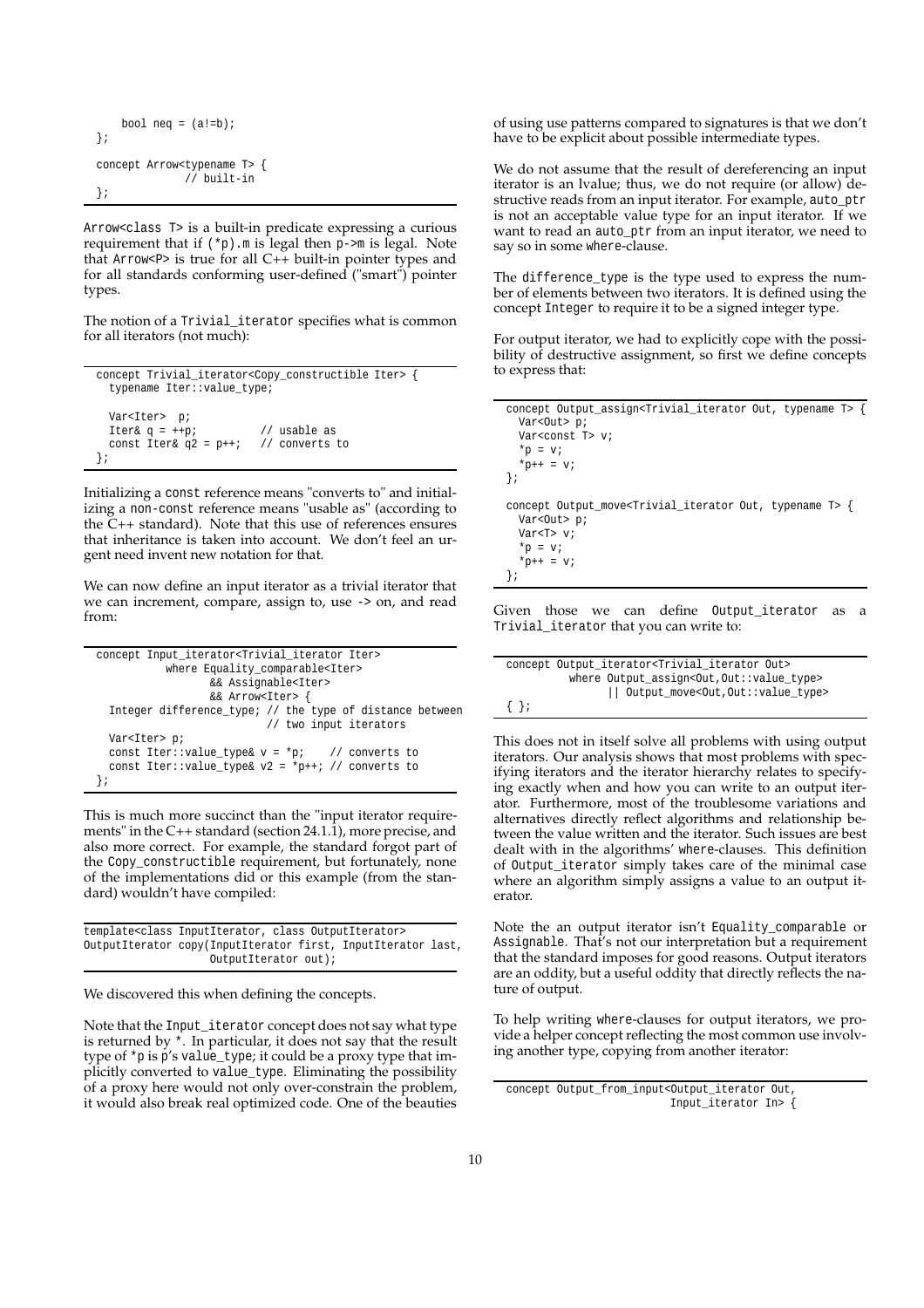```
Var<Out> p;
   Var<In> q;
    *p = *qi*_{p++} = *_{q++};};
```
The standard explicitly defines a forward iterator as something that has meets all the requirements of an input iterator and an output iterator. In addition, it adds requirements needed to support multi-pass algorithms:

| concept Forward iterator <input iter="" iterator=""/> |  |                          |  |  |
|-------------------------------------------------------|--|--------------------------|--|--|
| where Output_iterator <iter> {</iter>                 |  |                          |  |  |
| Iter p;                                               |  | // default constructible |  |  |
| Iter::value type& t = *p; // usable as                |  |                          |  |  |
| Iter::value type& t2 = *p++; // usable as             |  |                          |  |  |
| $\{i\}$                                               |  |                          |  |  |

So, how do this specification of the standard library requirements fare vis a vis our Assignable-and-movable puzzle (§3.2). For simple assignments(\*p=v) an output iterator simply works for both ordinary and destructive assignments. The real (not simplified) copy copies from a sequence defined by a pair of input iterator to a sequence defined by an output iterators. To define that, we need to deal with the relationship between the value types of the two iterator types:

```
concept Move_from_input<Output_iterator Out,
                        Input_iterator In>
          where Output_from_input<Out, In> {
 Var<In> q;
 In::value_type& v = *q;
};
template<Input_iterator In, Output_iterator Out>
   where Output_from_input<Out, In>
          || Move_from_input<Out, In>
Out copy(In first, In last, Out out);
```
The Move\_from\_input differs from Output\_from\_input only in requiring that the input iterator really refer to a value that you could possible modify.

The implementation for copy remains the same as ever. The code for copy remains as good as ever. All we have done is to get perfect separate checking and some new opportunities for overloading.

We value the iterator requirements as a pretty extreme realworld challenge to any system aimed at specifying requirements for types.

# **5 Related work**

Jeremy Siek et al. [SGG<sup>+</sup>05] proposed a different concept system in which the use of every function template (whose definition is guarded by concept) needs to be preceded by declarations explictly stating that a given collection of types and value model a specific concept. A concept definition itself consists in sequence operations with so-called pseudosignatures. When concept checking template definitions, the pseudo-signatures act like the exact type of the operations. When concept checking a template use, wrapper "forwarding" functions are implicitly generated to implement conversions between the exact type of the declarations are found in the use context and the signature of the operations are assumed by the concept definition, where they differ. That constitutes a huge departure from C++ semantics, which implies that part of programs are led to believe that some functions exist when, in fact, they do not. Such inconsistencies are unacceptable for C++, which has a bias toward system programming.

A similar, but slightly more abstract notation of "abstract signatures" was presented and analyzed in [Str03] and [SDR05]. We rejected it (in favor of the use pattern notation) as being more verbose and because it would introduce a whole new declaration syntax with associated special semantics into an already crowded syntactic universe.

There is a close relationship between concepts, as described here, and constraints classes and [Str]. This allows us to test concepts by transcribing them into constraints classes and explicitly insert them into code.

In his PhD thesis [Jon94], Mark Jones introduced the notion of *qualified types* as a general framework to approach constrained type systems as studied by Stefan Kaes [Kae88], Philip Wadler and Stephen Blott [WB89] that form the basis of Haskell's type classes. Jones' framework is general enough to account for Haskell's type classes, sub-typing and extensible records. It was later generalized to constructor classes and type classes with functional dependencies. However, Jones' system strives at describing systems where constraints are expressed purely at the type level. As we have seen, that is not accurate enough for C++ templates. Furthermore, Jones' framework seems to be more appropriate for type systems with *overriding* or *specialization* semantics than with general overloading and type scheme as found in C++. Finally, while Jones' qualified types are formally type with predicates, the predicates cannot be directly used in formula involving logical connectors as in the concept system presented in this paper.

It has been claimed that concepts as envisioned for C++0x are just actually Haskell's type classes. In fact, "overloading" in Haskell is very limited if compared to C++'s notion of overloading. Overloading in Haskell is expressible in C++ as a combination of overriding and template specialization. The problems type classes address and their scope are much more limited than that of C++ concept. A more detailed account in provided in Appendix B of [SDR05]. We mention that the concept system presented in this paper does not require declaration before use of a particular combination of templatearguments, in contrary to type classes in Haskell and Siek's system.

# **6 Conclusion and future work**

In this paper, we have defined a framework for specifying a concept system for checking C++ templates. This system, unlike conventional signature-based or object-oriented style type system, is powerful enough to express simply, concisely and accurately the C++ standard library notions and requirements. This formulation of concepts enables perfect checking of template definitions and uses in isolation without adverse effects on the performance of generated code. In the process, we uncovered several weaknesses in the current in